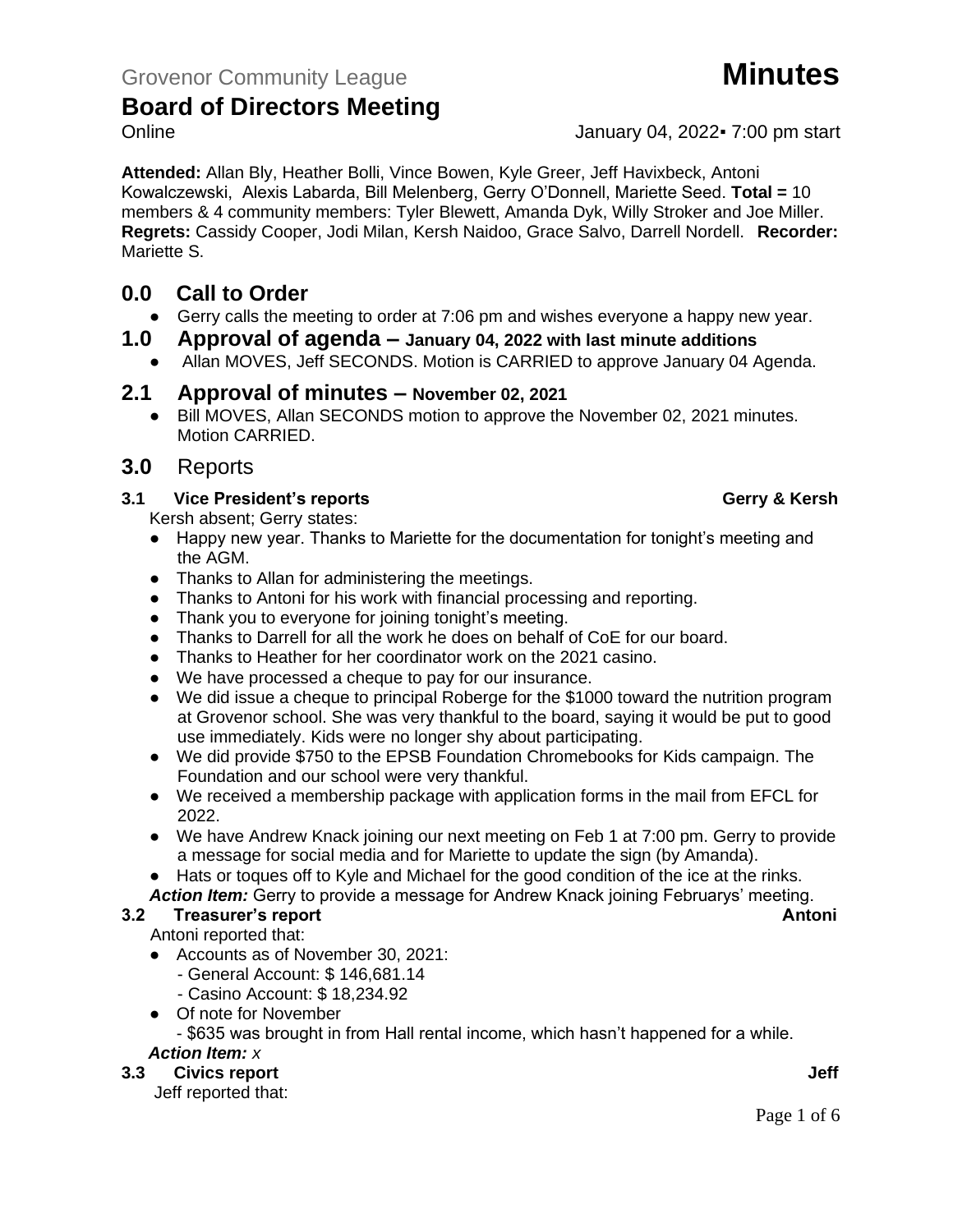- The 148 street development project discussions continue.
- There was another meeting before Xmas organized by the City. About 15 community members, plus Andrew Knack joined. No new information except for a rendering.
- People were dismayed that no new information was provided.
- No commercial space on the main floor. Some for, some against this.
- Most residents left unfulfilled.
- A resident Brian received an email from Andrew Knacks team that there will be a meeting January 10 at 7 pm. How to find a path forward is the challenge.
- He has spoken with City developers. Development projects tend to go through; it is how they go through the CoE.
- Height was an issue. Minor sun shadow studies, which will affect neighbouring properties.
- Another group likely to reconvene with the residents.
- He will also try to reach out to the developer.
- Jeff Lewis, one of the owners of the property was quite tight-lipped. Parking was brought up. Traffic, privacy, shadowing were brought up.
- City meetings tend to stick to the 1 hour time limit.
- Joe brings up that the rezoning is on the table first. If that goes through, it is more than likely that the development will go through.
- Residents felt that the City is aligned with the developers. The City indicated that a higher building is actually allowed in that area.

#### **3.4 City of Edmonton** Darrell

Darrell absent; no report

● Deferred.

*Action item: x*

## **4.0 Old business**

- **4.1 Social Events update <b>Heather / Grace Heather / Grace** 
	- Grace absent:
	- Deferred *Action Item: x*
- **4.2 Programs update Cassidy**

Cassidy absent:

● Deferred

#### **4.3 4.3 Facilities status update Allan/Gerry**

Allan reported that:

● He had the two furnaces repaired in the hall. The air intake pipes on the roof were improperly installed. Hopefully we will be relieved of furnace problems going forward. *Action item: x*

#### **4.4 Ice Rink planning for 2021-22 season Kyle**

Kyle reported that:

- The ice is very nice on the rinks.
- The freezing rain messed up the rink last month, now the extreme cold is affecting it.
- When the weather warms up lines will be painted.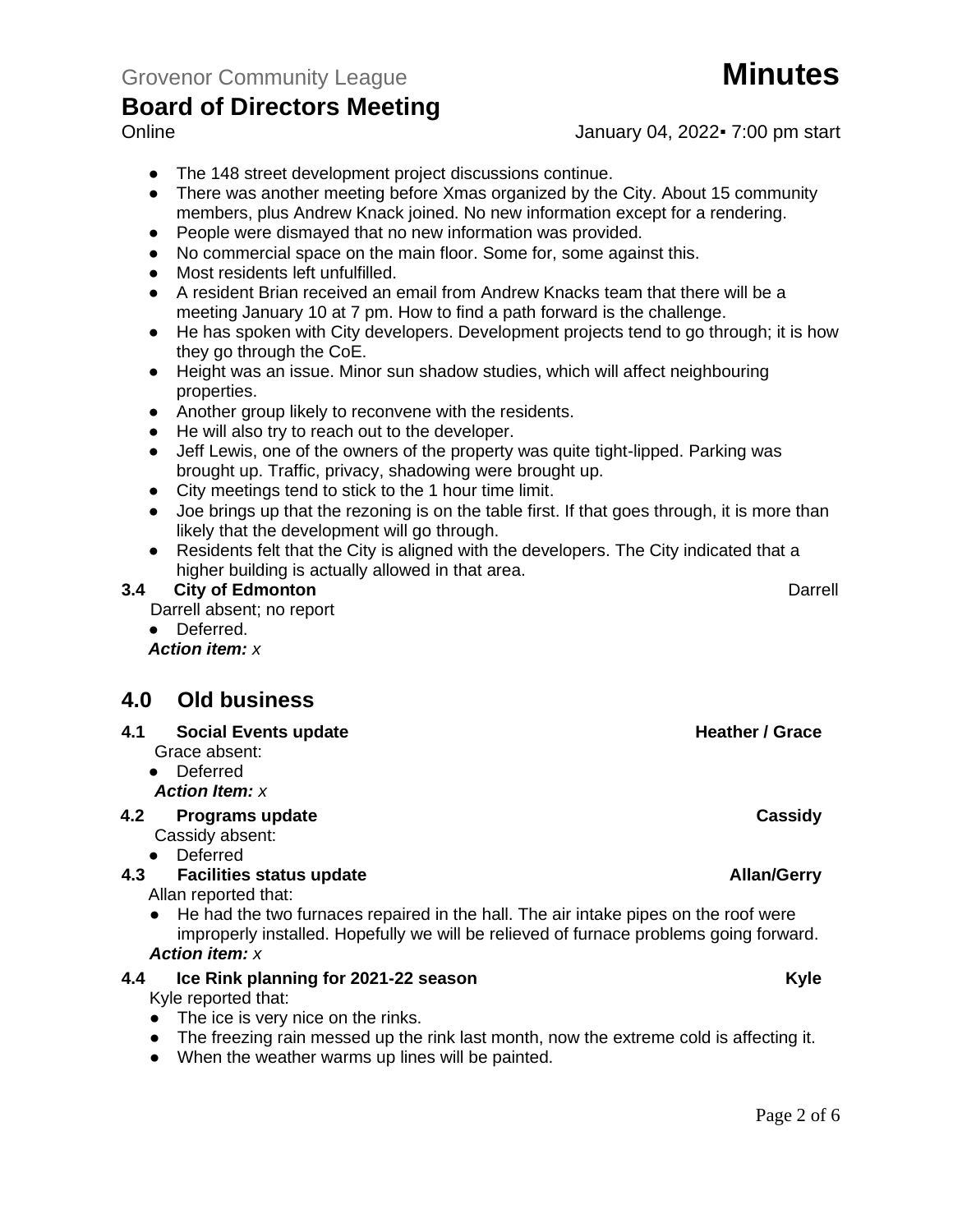Online January 04, 2022 7:00 pm start

- Mentioned that the nets need mending. May need to invest in new nets next year as some of the metal is broken.
- It appears that the shed is okay in its new location farther away from the fence and rec center where kids can't climb on to the roof.

*Action item: Heather offers to post rink updates on both Grovenor and Family social media sites. More communication would be appreciated by the community for rink hours.*

# **4.5 Valley Line LRT & EPCOR infrastructure project Allan**

Allan stated:

- The work is predominantly around West Edmonton Mall right now.
- Jeff is still on it.

*Action item: x*

#### **4.6 Website update Allan**

Allan stated:

● He updates the website every Sunday. He makes sure current events are on the first page.

#### **4.7 Proposed Rezoning 10212-10220 148 St project status update Jeff** Jeff reported that:

● See above, item 3.3.

#### *Action Item: x*

- **4.8 Impact of new AHS / EFC Regulations, Guidelines & Best Practices Gerry/All** Gerry reported:
	- Do we need to do any additional signage for rink? Kyle will be reviewing this and post signage as required.
	- Everything seems to be going well at the rinks for now.
	- *Action item: Kyle will print off a few signs and post them before reopening after the cold.*

#### **4.9 Grovenor Street Labs update Alex/David**

- X stated:
- David was to join the meeting tonight.

#### *Action item: x*

#### **4.10 Casino 2022 update Heather**

Heather reported

- We need casino advisors for our Casino on April 02. Lily Seto has been our advisor for the past few casinos, and she reached out.
- We only need to sign one contract with Lily. One administrative item. Gerry will sign after Heather drops it off.
- **Motion** to approve the contract with CLCW casino advisors is **Moved** by Heather; **Seconded** by Vince.
- Purchase \$50 gift certificates perk for casino volunteers. Moved by Bill and seconded by Alex.
- Vaccination status is needed before a volunteer shift. Should we purchase rapid tests to have on hand? Cost could be about \$1000.
- Heather will be sending the volunteer list out this week. Five key positions need to be filled by month's end.
- An electronic version of .

*Action item: Send Gerry contract to sign.*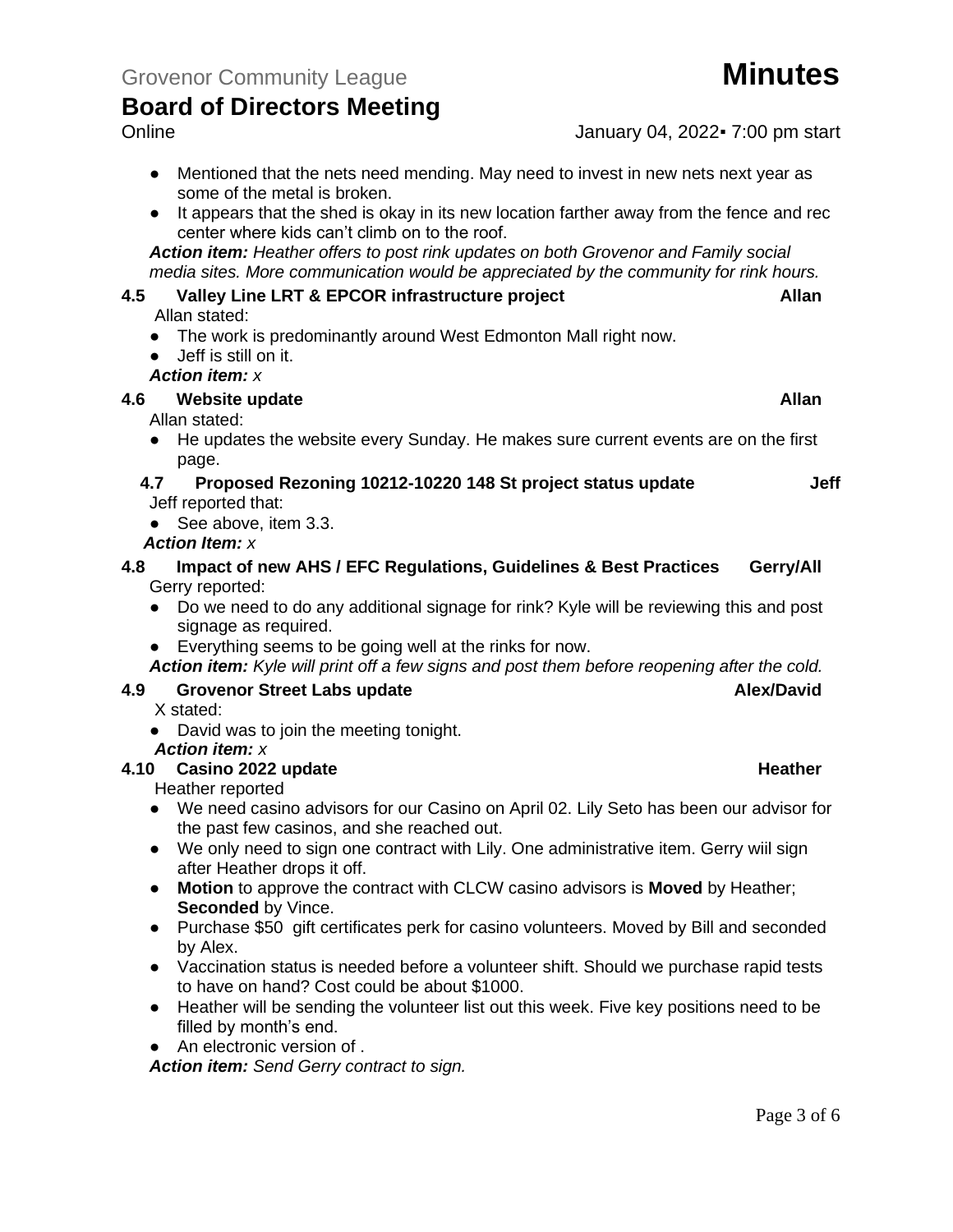*Action item:* Heather needs a cheque with the legally incorporated name of the board. Antoni to supply

#### **4.11 Grants for Ice rinks status**

Kersh absent

- We received one ice rink grant for \$750, possibly from CoE.
- Not sure of the status of the other from EPCOR**.**

#### **4.12 Hall rental agreements Kersh/Gerry/Allan**

Kersh/Gerry/Allan reports:

● No action required at this time.

#### **4.13 Other old business**

 $\bullet$  n/a

## **5.0 New business**

#### **5.1 Contract rates for rinks manager; hall cleaning <b>Gerry Gerry** Gerry stated:

- There was a discussion at the last meeting to consider raising the rate for Michael. Kyle was to advise later what he recommended. In December, after some discussion Kyle advised Gerry, Kersh (with Antoni cc'd) that Michael's rate should be increased to \$22 per hour comparable to other leagues. In order to ensure that the work on the rinks was not interrupted an executive decision was made to increase Michael's rate to \$22.00 per hour.
- It is brought up that we may not have a contract in place for Michael. Kyle confirmed that this had not yet been completed and that he could remedy this asap now that the new rate had been settled. It was suggested to use a previous template for revision and have Michael sign it with Kyle.
- There are basic contracts and EFCL recommended contract templates. Suggested to add on to the basic contract. Add rather than take away.

*Motion: To approve the increase from \$20.00 - 22.00 an hour paid to the icemaker, Michael. Moved by Kyle and seconded by Antoni. A second motion is put forward for Amanda's rate to match Michael's of \$22.00 an hour. Moved by Allan, seconded by Alex. Action Item: To have Michael sign a contract. And Amanda.*

*Action item: Allan to dig up basic contract and forward to Gerry.*

#### **5.2 Attracting new board members Gerry**

Gerry reported that:

● As we have a number of vacancies, Gerry suggests each board member make an effort to contact friends and neighbours to fill board vacancies.

*Action Item: Advertise for the board positions on social media. Vince to ask his wife how to contact Amelia to gain access to the Grovenor Facebook page.* 

#### **5.3 Review of board position description on website (Civics)**

- Joes feels what is on the website is contrary to what is in our bylaws.
- Grovenor residents have differing interests and positions regarding developments/ rezoning etc. Differing and opposing views.
- We can't advocate all positions put forward by residents on every time. What we try to do is contact CoE and other stakeholders involved to facilitate discussions and meetings wherever appropriate. Plus, this is not a paid position with unlimited hours devoted to it.

### Online January 04, 2022 7:00 pm start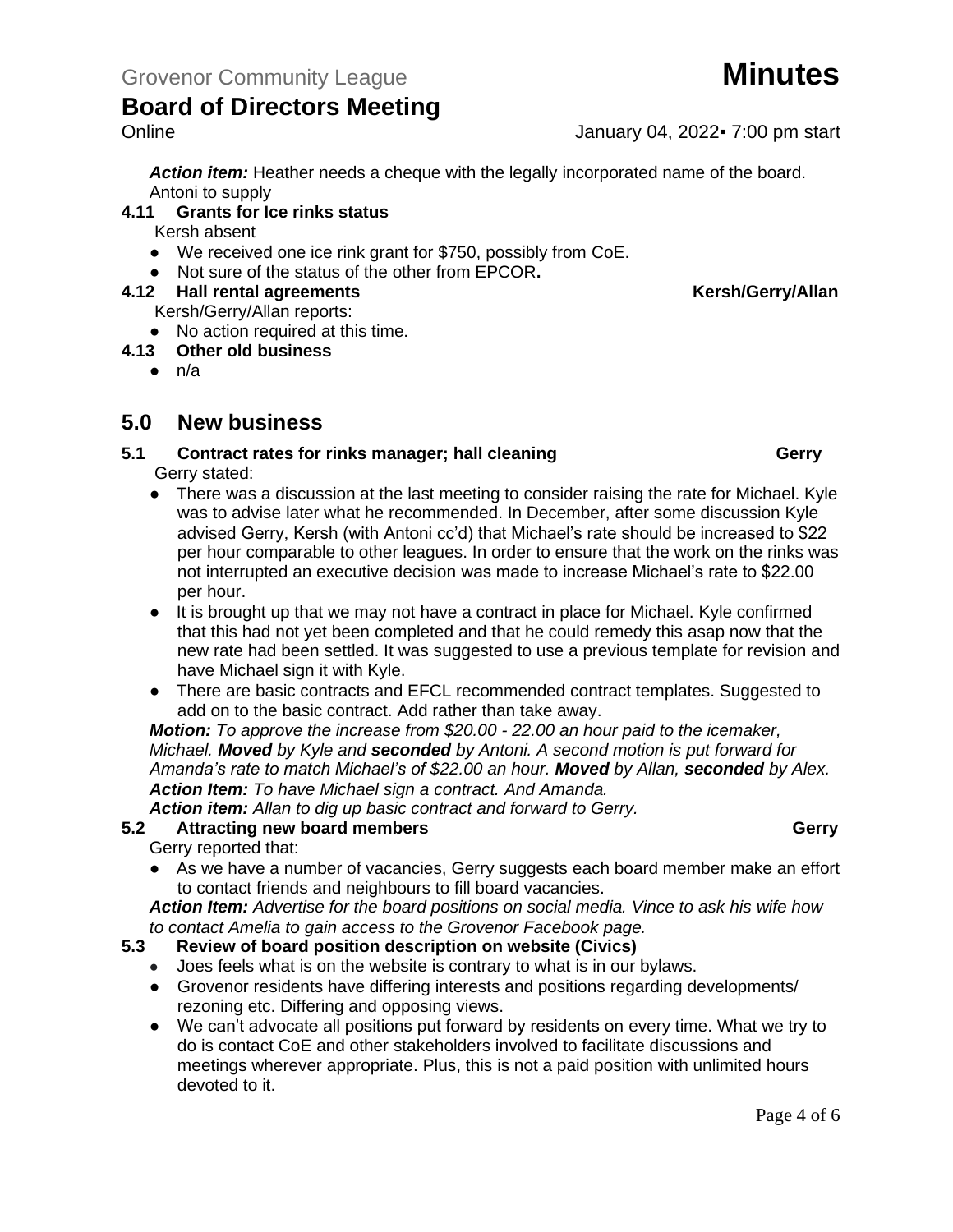Online January 04, 2022 7:00 pm start

- Civics director and the board should be unbiased in my opinion, as we have tried to be.
- Joe Miller is just asking us to decide what the job description should be. Just choose. It is hard to fight an RF3 development and may have a bigger impact on Grovenor in the future.
- Development is changing fast and quick in Grovenor.
- Gerry feels over the last 10 years that the board has done an excellent job monitoring development in the neighbourhood but could always do better if we had paid resources to pursue full time.
- It is a formal process to change Bylaws. Thirty day notice given to community, etc.
- Duration of executive staff was changed on the Bylaws about 2 years ago and other changes approximately 8 years before regarding changing references to "Audit" of financial statements to "Review".

*Action Item: To update the board positions over the course of the year. And look at Bylaws. Jeff to compare the Bylaws to his position description on the website. Perhaps clarifying the language on the website, making it less ambiguous.*

*Motion:* To review all the board position descriptions on the website in a timely manner (by year's end). **Moved by** Jeff, **seconded** by Heather.

#### **5.4 Fireworks in Grovenor All**

- A community member contacted the board on what to do about a resident setting off fireworks near 142 street. Jeff will answer the email. Mariette to forward information to Jeff.
- **5.5 Other new business All**
	- $\bullet$  n/a

### **6.0 Action Items update (for items not yet covered)**

- All items in process.
- Gerry did engage the City re rain barrels.
- Gerry understood that Learn to Skate would not go forward this year.

## **7.0 Next meeting – February 01, 2022 ▪ 7:00 pm**

#### **Adjourned 9:02 pm**

\*Please see the November Income Statement included below.